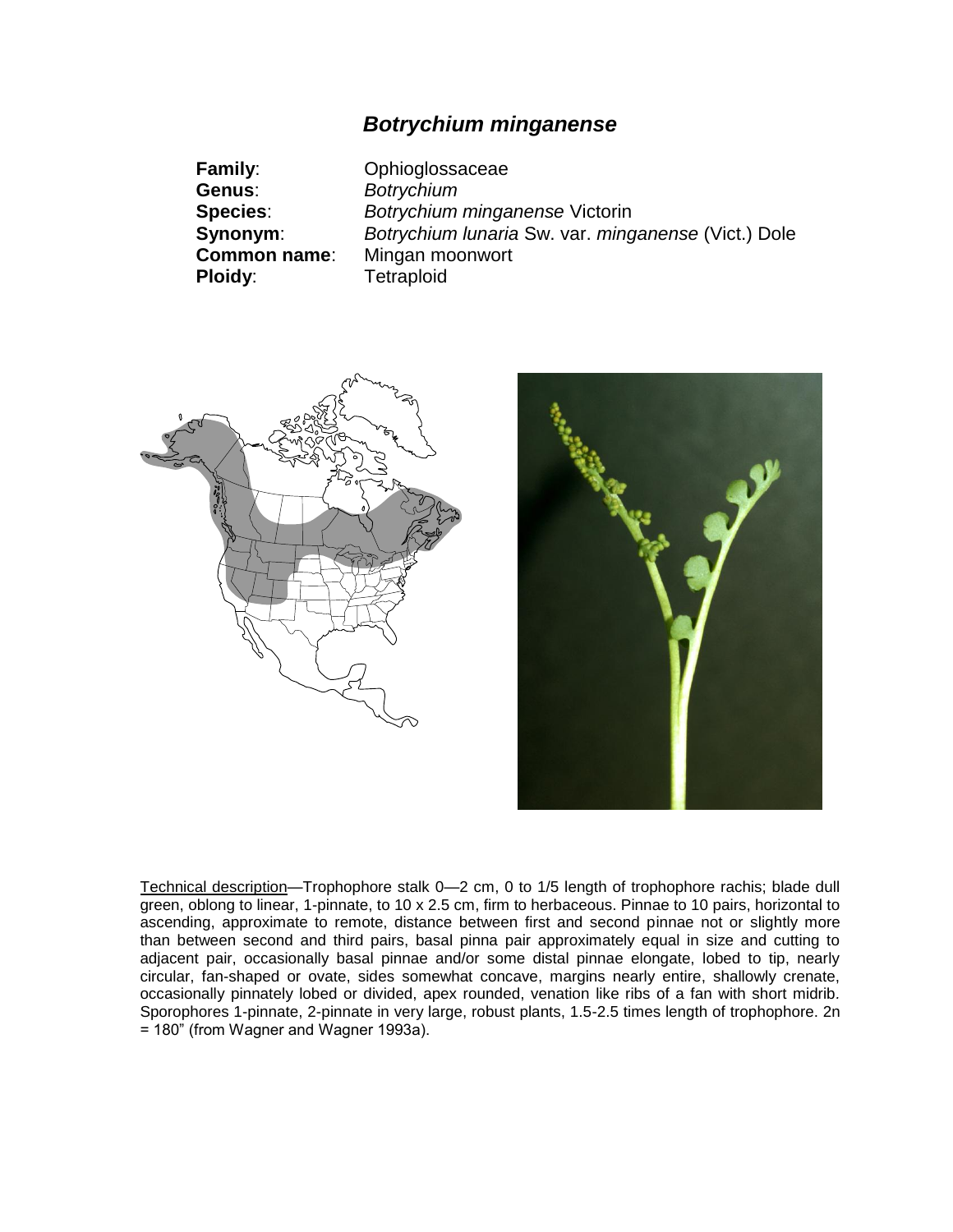### **Taxonomy**

*Botrychium minganense* was described as a new species in 1927 by Frere Marie Victorin based on specimens from the Mingan Islands in the Gulf of St. Lawrence (Trans. Roy. Canad. Inst. Ser. 3, 21 (sect.5):319-340). Because of its seeming intergradation with *B. lunaria*, Victorin's new species was not accepted by Clausen (1938), and reduced by him to a variety of *B. lunaria*. Clausen recognized that the spores of *B. minganense* were larger than those of *B. lunaria* but felt that this was an unreliable character. He further pointed out that the two taxa grow together throughout most of their equally broad North American ranges.

Botanists accepted Clausen's conclusion until 1956 when a study by Wagner and Lord listed 14 characters differentiating *B. minganense* from *B. lunaria*, and most importantly, were able to show that *B. minganense* had twice the number of chromosomes (n = 90) present in *B. lunaria* (n = 45). Thus *B. minganense* was likely an allotetraploid with *B. lunaria* having been one of its ancestral parents. Allelic patterns derived through enzyme electrophoresis have confirmed this conclusion (Farrar, 2001).

In 1990 Wagner and Wagner drew attention to the possibility of two different taxa within what was then considered *B. minganense* in the Great Lakes area. With further study they (Wagner and Wagner, 1990b) concluded that this was the case and published the description of *Botrychium spathulatum* Wagner, applying this name to specimens with an overall similarity to *B. minganense*, but differing consistently in 24 different characters.

Comparison of allozyme patterns derived from starch-gel enzyme electrophoresis (Farrar and Wendel, 1997) confirmed the distinction between *B. minganense* and *B. spathulatum* and showed furthermore that the origin of their differences most likely was that the non-lunaria parent of *B. spathulatum* was *B. campestre* whereas the non-*lunaria* parent of *B. minganense* was a species similar genetically to *B. pallidum*. With recognition of the differences between American and European "lunaria" (Stensvold 2008), it became possible to designate European *B. lunaria* as the non-campestre parent of *B. spathulatum* and *B. neolunaria* as the non-pallidum-like parent of *B. minganense*.

#### **Identification**

Because *B. neolunaria* is one of the ancestral parents of *B. minganense*, and because the morphology of both species varies greatly with size and habitat, especially sun *vs* shade, there is a great deal of morphological overlap between them. In particular, less well developed shade forms of *B. neolunaria* can be difficult to distinguish from *B. minganense*. Of several, usually reliable characters, the most dependable for separating these species is the pinna span of the lowermost pinnae.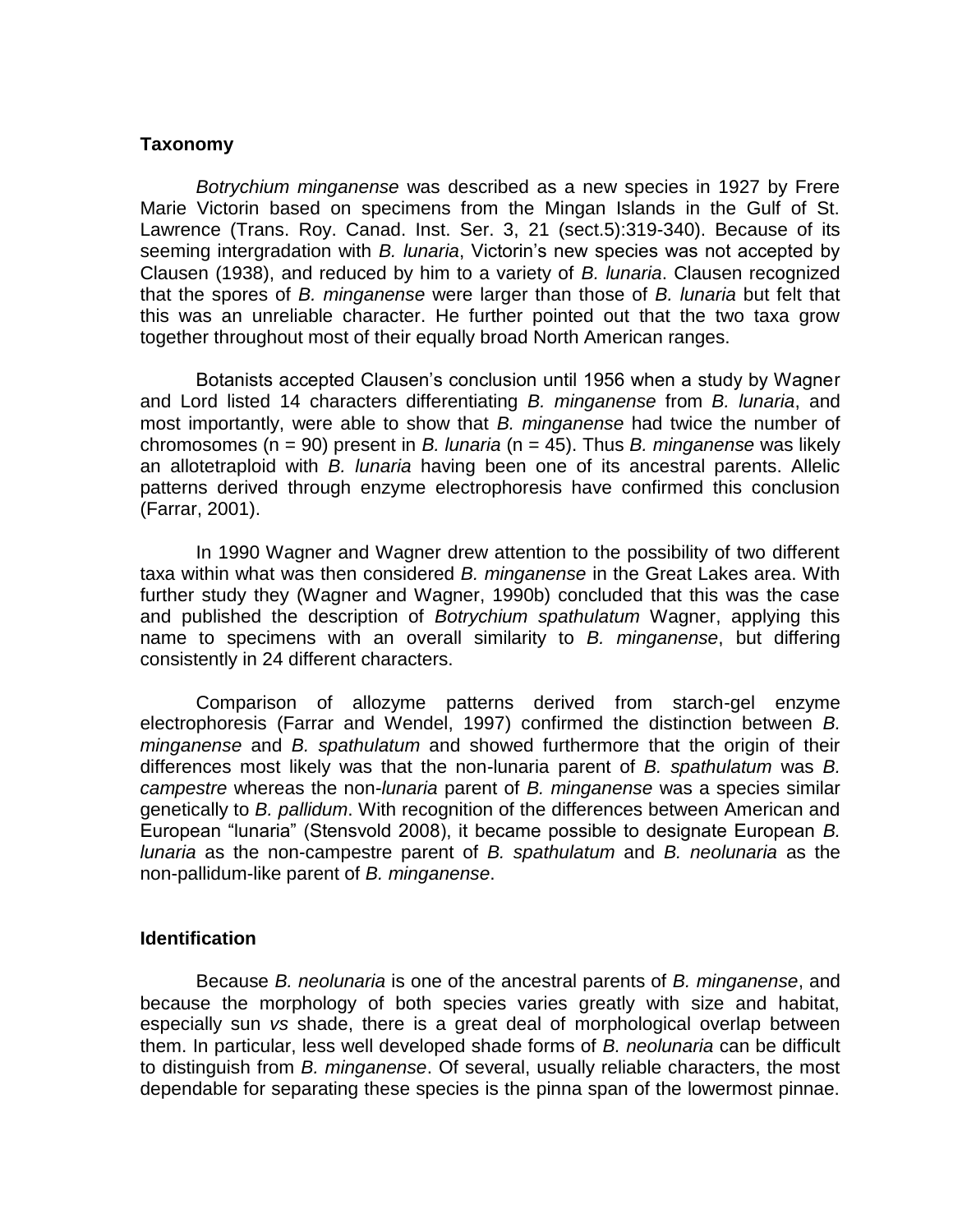In *B. neolunaria* the span is usually 150° to 180° whereas in *B. minganense* it is usually considerably less than 120°. Although the basal pinnae of *B. neolunaria* can be shallowly cleft, the outer margins of the segments circumscribe a uniform arc. By contrast, the outer margin of the basal pinnae of *B. minganense* often appears lobed.

The trophophore of *B. minganense* is almost always distinctly stalked, with the stalk length equal to or greater than the distance between pinnae. If the trophophore of *B. neolunaria* is at all stalked (usually it is sessile), the stalk length is less than the distance between pinnae. Another useful distinction between *B. neolunaria* and *B. minganense* is dull to yellowish green color of the latter as opposed to the deep green of the former. This color difference is likely do to the other ancestral diploid parent of *B. minganense* which is most probably *B. pallidum* or an unknown relative (see discussion under Phylogenetic Relationships).

*Botrychium minganense* can also be difficult to distinguish from *B. pallidum*, particularly after collection of the latter. When fresh, plants of *B. pallidum* can be distinguished by their light gray-green "pallid" color, but this character fades quickly following collection, especially if plants are kept in plastic bags. Plants of *B. pallidum* are usually smaller than those of *B. minganense* with fewer pairs of pinnae (3-5 vs 5- 7). The pinnae of *B. pallidum* are shorter and with broader attachment to the rachis and the basal pinnae are often bilobed with the upper lobe larger and the two lobes distinctly spreading. Underground, *B. pallidum* produces numerous gemmae whereas *B. minganense* produces only a few.

*B. spathulatum* differs most clearly from *B. minganense* in having a sessile or nearly sessile trophophore with basal pinnae often larger than the upper pinnae. Its spathulate pinnae are entire or irregularly divided whereas those of *B. minganense* are more uniformly fan-shaped. Comparison silhouettes of *B. minganense* and *B. spathulatum* are presented in the Wagner and Wagner paper (1990b) describing *B. spathulatum*.

David Wagner (1992, 1996) and others have intensively studied the morphological variation within *B. minganense* in western North America and shown it possible to arrange plants into a series of types with subtle morphological differences. Both David Wagner and Herb Wagner have occasionally given provisional names to some of these morphotypes pending further study, thus names such as "sublunaria" and "Colorado" have entered the informal literature on *B. minganense*. Our studies using enzyme electrophoresis have found no consistent genetic correlations to support recognizing these or any other entities as distinct from typical *B. minganense* (Farrar, 2001). Swartz (2002) likewise found that RAPD DNA markers showed no distinct clusters within *B. minganense* that could be correlated with its morphological variability. [see discussion under Population Genetics]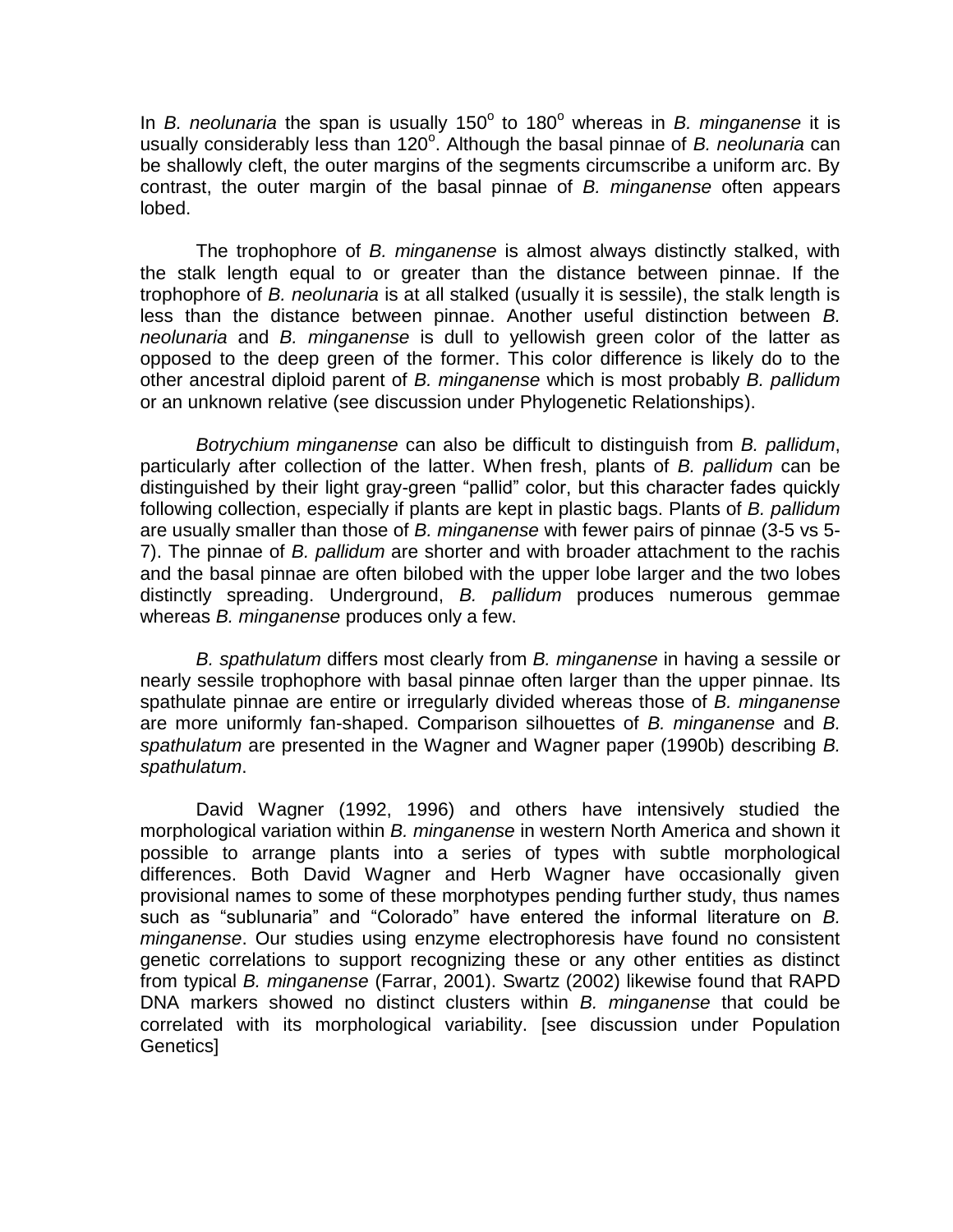### **Distribution and Abundance**

*Botrychium minganense* is among the most widespread and abundant moonworts, having been reported from 19 states and 12 Canadian provinces. Like other moonwort species, it occurs primarily in northern latitudes and at high elevations to the south. It is known from Labrador to New England westward across Canada and the northernmost tier of states to Alaska and south in the western mountains to California, Arizona and New Mexico. Recently it has been found in Iceland, the only known occurrence outside of North America.

### **Habitat**

The habitat of *B. minganense* varies widely from dense forest to open meadow and from summer-dry meadows to permanently saturated fens and seeps. When in meadows, plants may stand in open sun or under dense herbaceous cover. The species is often found in association with old (>10 year) disturbances such as logging roads and road shoulders. It may be locally abundant and sometimes is the only moonwort present in a particular site, but often it occurs with other *Botrychium* species as scattered individuals. In Summit County, Colorado it has been estimated to be the third most common moonwort (after *B. neolunaria* and *B. lanceolatum*) with approximately 1854 plants observed (Kolb and Spribille, 2001). *B. minganense* may be less closely associated with calcareous soils than most moonworts. It is the species most commonly found on basaltic soils of the Blue Mountains of northeast Oregon.

## **Population Genetics**

*Botrychium minganense* is at the same time genetically one of the most variable and one of the least variable of moonworts. It is almost invariable in its basic alleles inherited from its two ancestral parents. That is, at most loci it has potentially two and only two alleles, one contributed by each of its parental species. However, as often as not, in a given population at a given locus, one of these alleles is not expressed. The gene for that allele has undergone mutation so that it no longer codes for a functional enzyme, it has been "silenced". Thus a wide array of genotypes is generated. [This is not unusual in polyploid species since they have a redundancy of genes. See discussion in *Moonwort Systematics* under *Speciation and Evolution, Gene Silencing*.]

Because most *Botrychium* species reproduce primarily by intragametophytic self fertilization, reproduction, even though involving gametic union, results in the overall equivalent of asexual reproduction and clone formation [see *Moonwort Systematics* under *Population Genetics, Breeding System*]. Thus gene silencing at a particular locus, once it occurs, is faithfully propagated through the subsequent line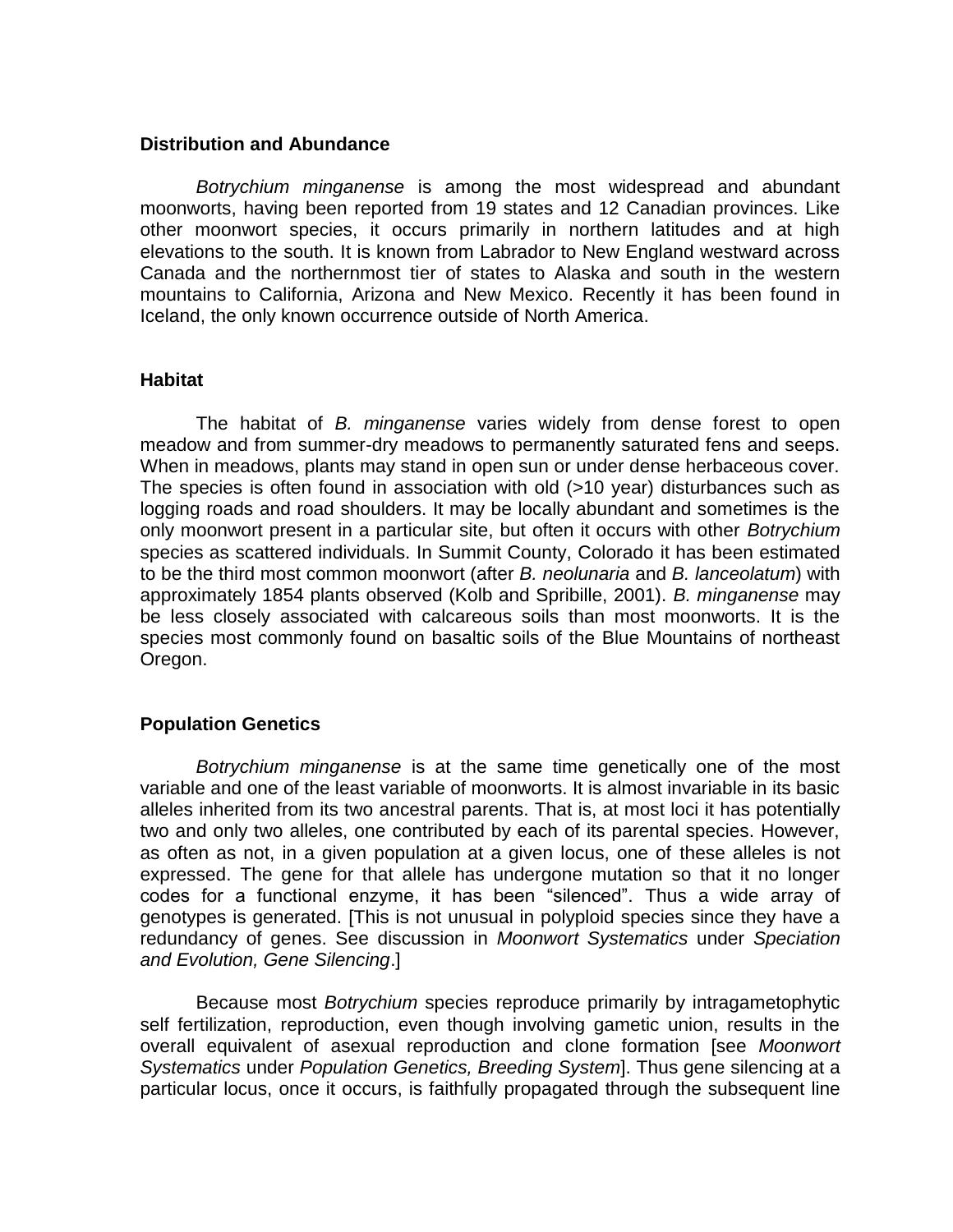of descendants. At the same time, at other loci and in other plants, other independent silencing mutations occur creating multiple lines of descendants, each with its particular pattern of gene silencing. Since silencing can occur at virtually every locus, an infinite array of genotypes is generated, all differing by which alleles have been silenced alleles at which loci.

To illustrate the effect of silencing, at one of the gene loci for triosephosphate isomerase, *B. neolunaria* produces an allelic form of the enzyme that migrates more slowly in electrophoresis than that from any other moonwort species. Throughout south coastal Alaska that allele (as well as a faster allele contributed by the nonneolunaria parent) is expressed in *B. minganense* except in one large population at Ankau Beach near Yakutat. In this population only the faster allele contributed by the non-neolunaria parent is expressed. Morphologically, plants from all sites are indistinguishable. In interior south Alaska different populations of *B. minganense* display all three possible conditions of expressing only the neolunaria allele, only the non-neolunaria allele, or expressing both.

Often all the plants of a given population display the same genotype, i.e., have the same pattern of silencing. Most likely this results from these populations having been founded by individual spores or having gone through a bottleneck in population size where only one genotype survived, subsequently repopulating the area by clone-like reproduction via intragametophytic self fertilization. When such a populations also carries a morphological peculiarity we may see an accidental correlation of morphotype and genotype. However when viewed over a larger geographic area, such correlations do not hold (Farrar, 2001).

Genetic variability of *B. minganense* is thus generated by silencing at each locus of one or the other of the two genes that it received in its initial formation through allopolyploid speciation. Only rarely is a third allele present, but this is the case at a very unusual population of *B. minganense* in the Umatilla National Forest in northeastern Oregon. Here plants grow in a circular, naturally treeless area within the forest. These plants exhibit unusual morphological forms as well as a gene allele for malate dehydrogenase not present in any other moonwort species. Possibly the soil conditions that have prevented trees from growing in this area and caused morphological peculiarities have also induced new mutations into this population.

*Botrychium minganense* is one of the most widespread and abundant of tetraploid moonwort species. It also occupies a wide range of habitats. The increased genetic variation inherent in allopolyploids may have contributed to the success of this and other such species (more than 60% of moonwort species are allopolyploids). It is also possible that the genetic variability generated by gene silencing may have enhanced the species' ability to exploit a wide diversity of habitats across its broad range.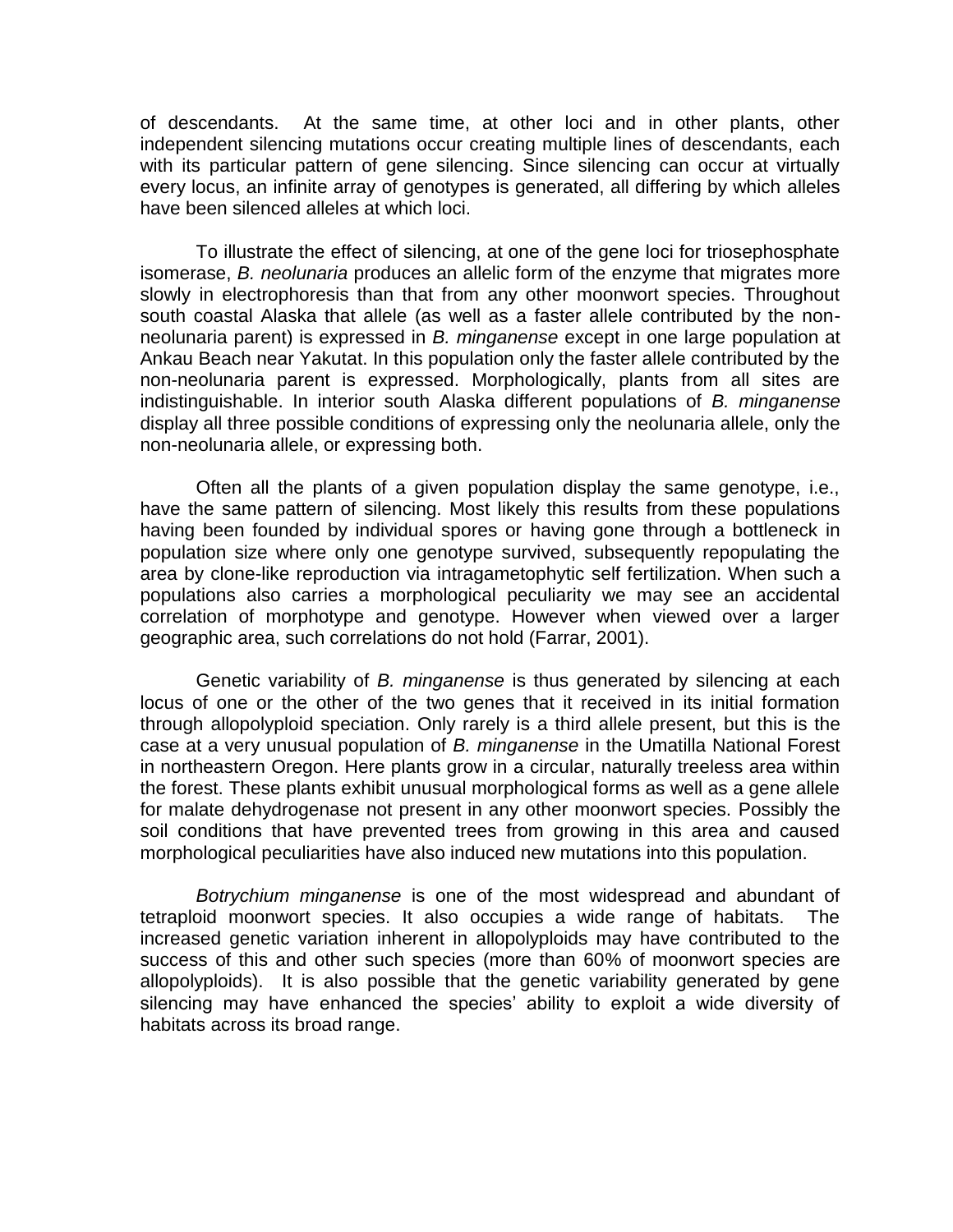## **Phylogenetic Relationships**

*Botrychium minganense* is a tetraploid species (n = 90), containing twice the number of chromosomes of *B. neolunaria* and other diploid moonworts. Both its morphology and its allozyme patterns leave no doubt that one of its ancestral parents was *B. neolunaria*. Allelic matches for the other parent are imperfect, but the currently known diploid species containing the greatest number of non-*neolunaria* alleles found in *B. minganense* is *B. pallidum*. This diploid or a similar, possibly extinct relative also has morphological characters expressed in the color, pinna lobing, and presence of gemmae found in *B. minganense*. This non-*neolunaria* parent is currently listed as *B*. "X" in the table of allotetrploid species in *Moonwort Systematics.*